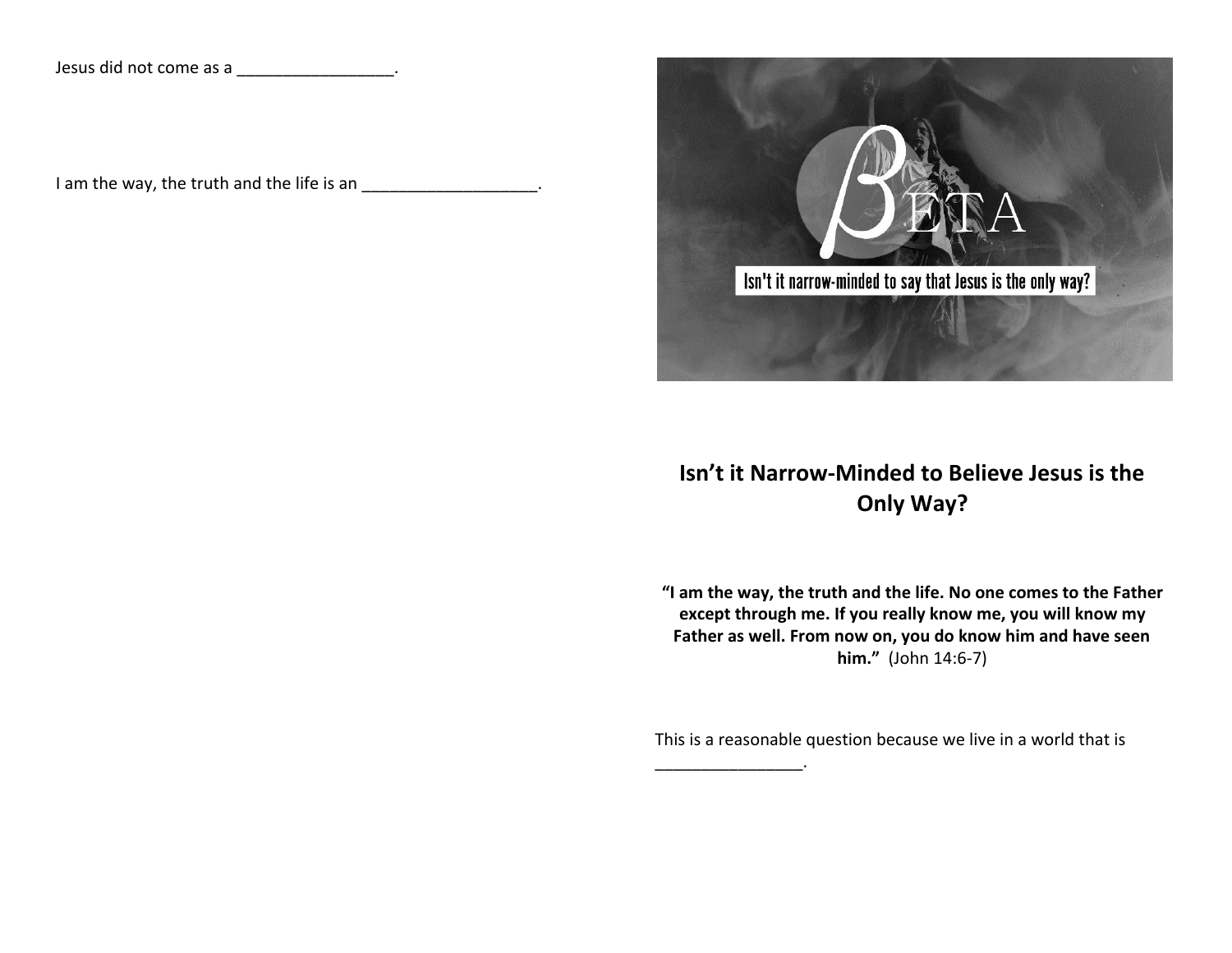## **There are many ways to articulate this question:**

## **"Isn't it \_\_\_\_\_\_\_\_\_\_\_\_\_\_\_ to believe you have the truth?"**

- The claim: All religions have \_\_\_\_\_\_\_\_\_\_ of the truth, but none has the truth.
- The problem: While this seems humble, it's actually another claim to **the truth.**

**"Religious belief is too \_\_\_\_\_\_\_\_\_\_\_\_\_\_\_\_\_\_ bound to claim to be the truth."**

- The Claim: "You're only an X because you grew up in Y!"
- The problem: People don't apply this standard to

1. Jesus claimed to \_\_\_\_\_\_\_ the truth, yet wasn't \_\_\_\_\_\_\_\_\_\_\_\_\_\_\_ at all.

2. The way of Jesus is not

- Luke 4:18
- Matthew 20:25-28
- Mt 5:39

3. Christianity gives us solid ground for Theorem and School rights.

- **"Any claim to truth is a \_\_\_\_\_\_\_\_\_\_\_-\_\_\_\_\_\_\_\_\_\_ to gain control over others."**
	- Claim: Religions make up truth to control the masses.
	- Claim: History is filled with \_\_\_\_\_\_\_\_\_\_\_\_\_ done in the name of God.
	- The problem: This critique is often \_\_\_\_\_\_\_\_\_\_\_\_\_.

We cannot **We cannot we can hold them** 

**If we can't avoid truth claims, why should we believe Jesus?**

**\_\_\_\_\_\_\_\_\_\_\_\_\_\_.**

\_\_\_\_\_\_\_\_\_\_\_\_\_\_.

4. The way of Jesus isn't \_\_\_\_\_\_\_\_\_\_\_\_\_\_\_\_\_\_\_\_\_\_\_\_\_\_ conditioned.

It both affirms and critiques example that cultures.

● Mt 5:44